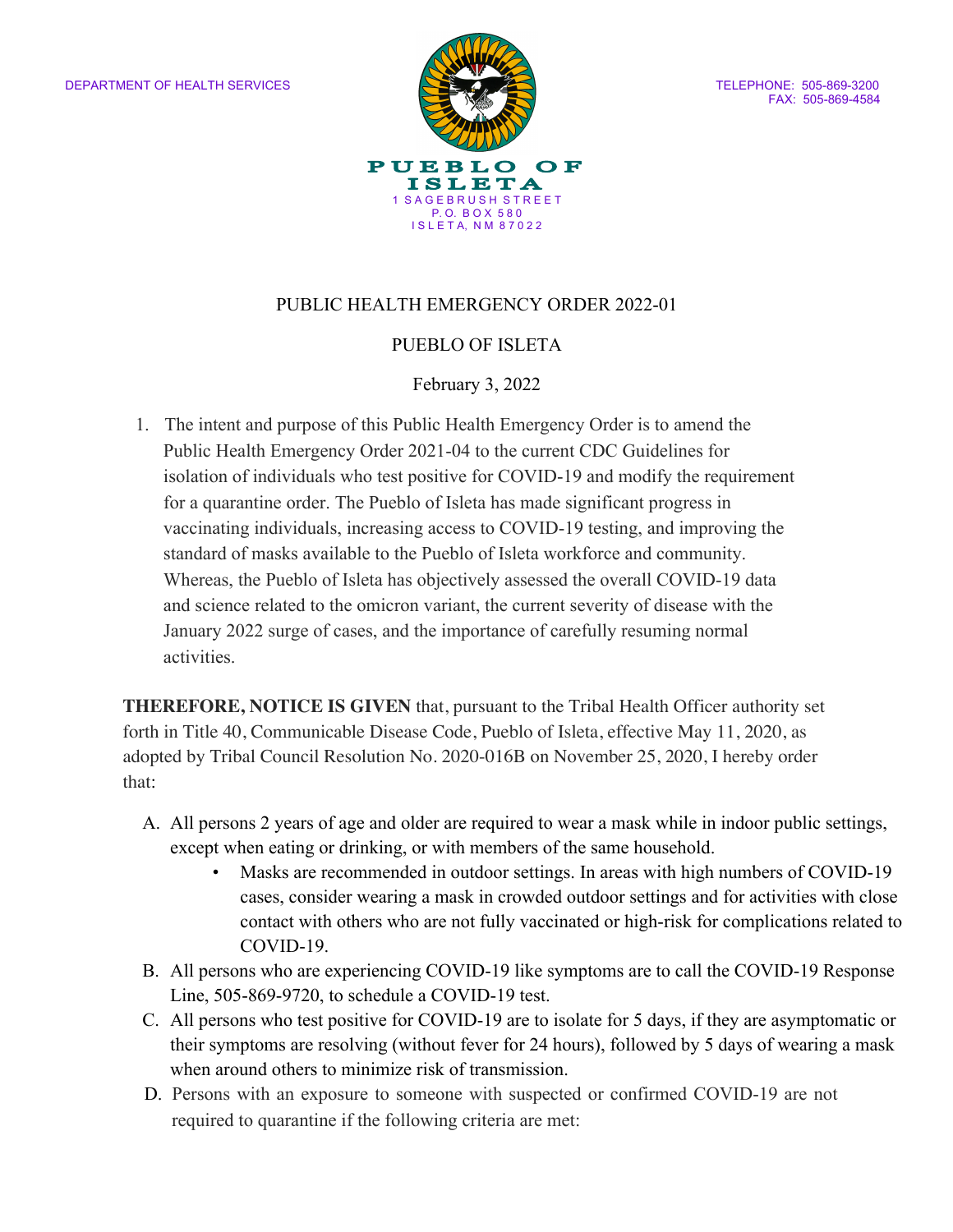

- Are up-to-date on COVID-19 vaccinations (a person who has received all recommended COVID-19 vaccines, including any booster doses when eligible) or fully-vaccinated (a person has received their primary series, dose 1 and dose 2 of COVID-19 vaccines).
- Have remained asymptomatic since the current COVID-19 exposure.
- Have had a confirmed COVID-19 positive test within the last 90 days.
- E. Persons who do not quarantine should still watch for symptoms of COVID-19 for 10 days following an exposure and wear a well-fitted mask.
	- Persons do not need to stay home unless COVID-19 like symptoms develop. Get tested immediately, if symptoms develop.
	- It is recommended to get a COVID-19 test even if you don't develop symptoms at least 5 days after you last had close contact with someone with COVID-19.
- F. Gatherings will be permitted.
	- Any gathering of greater than 30 individuals on the Pueblo of Isleta will be required to have a COVID-19 Safety Plan completed and documented with Public Health Services Department.
	- Social distancing and a well-fitted mask will be required at any gathering or event at any indoor public spaces or Pueblo of Isleta venues.
- G. Access is restricted to all non-residents of the Pueblo of Isleta.
	- All persons who do not lawfully reside within the exterior boundaries of the Pueblo of Isleta reservation will be denied access into and through the Isleta Pueblo Housing Districts and into the main village area.
- H. The sale of prepared food, including but not limited to Indian Oven Bread or traditional food products, arts and crafts, agricultural and/or yard sales within the exterior boundaries of the Pueblo of Isleta is permitted. Vendors must abide by COVID-19 Safe Practices for all sales.

## **NOTICE IS FURTHER GIVEN** that, pursuant to Section 40.10.1 of Title 40,

Communicable Disease Code, all tribal law enforcement officers are hereby ordered to actively enforce all provisions of this Public Health Emergency Order.

**NOTICE IS FURTHER GIVEN** that all persons within the external boundaries of the Pueblo of Isleta must abide by the following additional preventive measures:

1. All persons should perform frequent hand washing with soap and water for at least 20 seconds, or frequently use a hand sanitizer that contains at least 60% alcohol.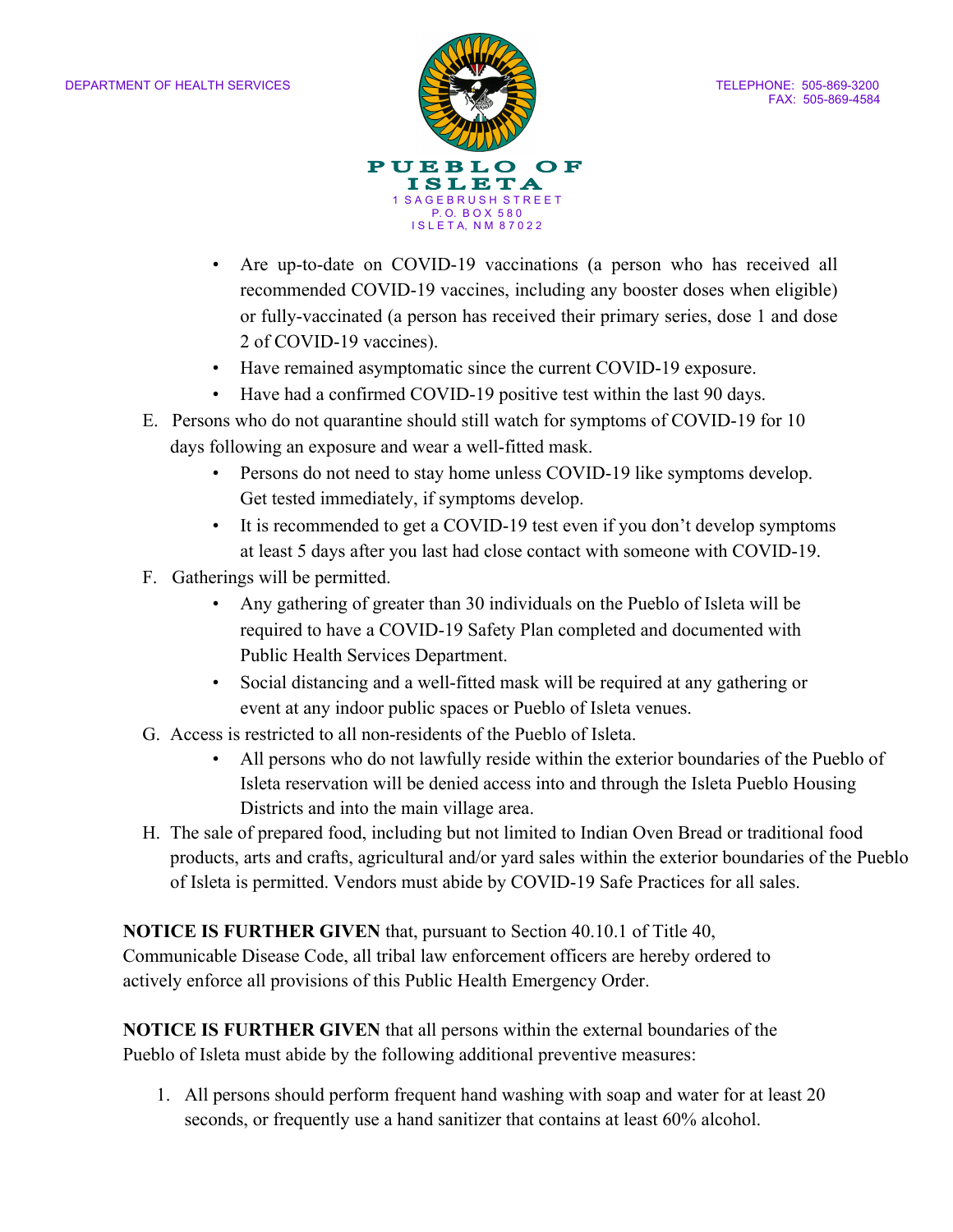

- 2. All persons should maintain social distance of 3 to 6 feet to accommodate safe physical distancing for protection from the spread of respiratory droplets when out of the home and in public.
- 3. All persons should avoid touching their face, nose, eyes or mouth.
- 4. All persons who are experiencing symptoms of COVID-19 should get a COVID-19 test as soon as possible.
- 5. All persons eligible to receive the COVID-19 vaccine should receive the COVID-19 vaccine as soon as possible.

## **Definitions:**

- 1. Access is restricted to all non-residents, with the exception of tribal members of the Pueblo of Isleta. All non-tribal members of the Pueblo of Isleta who do not lawfully reside within the exterior boundaries of the Pueblo of Isleta reservation will be denied access within the exterior boundaries of the Pueblo of Isleta reservation including the Isleta Pueblo Housing Districts, the Main Village area, and other housing areas within the Pueblo of Isleta.
- 2. Well-fitted mask: A facial covering designed to filter breathing through both the nose and mouth and thereby contain or limit respiratory droplets. A mask must snugly cover the face around both the nose and mouth, have 2 or more layers of washable, breathable fabric, completely cover your nose and mouth, and have a nose wire to prevent air from leaking out the of the mask. For more information: https://www.cdc.gov/coronavirus/2019-ncov/your-health/effective-masks.html
- 3. Public: Any area outside of an individual's residence wherein one could come in close contact with someone not from the individual's household.
- 4. Mass gathering: Any public gathering, private gathering, organized event, sporting or recreational event, or other grouping that brings together 30 or more individuals in a single room or connected space, or personal residence. Businesses, workplaces, houses of worship, and places of lodging do not qualify as mass gatherings, but must adhere to all applicable Pueblo of Isleta policies, Public Health Orders and Executive Orders. "Mass gathering" does not include individuals who are public officials or public employees in the course and scope of their employment.
- 5. Essential services: services such as home health care, delivery trucks, emergency home repair services, public utilities, and Pueblo of Isleta operations.
- 6. Isolation: used to separate people with confirmed or suspected COVID-19 from those without COVID-19. Persons in isolation should stay home until it's safe for them to be around others. At home, anyone sick or infected should separate themselves from others or wear a well-fitting mask when they need to go to common areas of the home.
- 7. Quarantine: used to keep someone who might be exposed to COVID-19 away from others. People who have had COVID-19 within the past 3 months or who are fully vaccinated are excluded from quarantining as long as no new symptoms develop.
- 8. Close Contact: an individual who is within 6 feet of someone who has COVID-19 for a total of 15 minutes